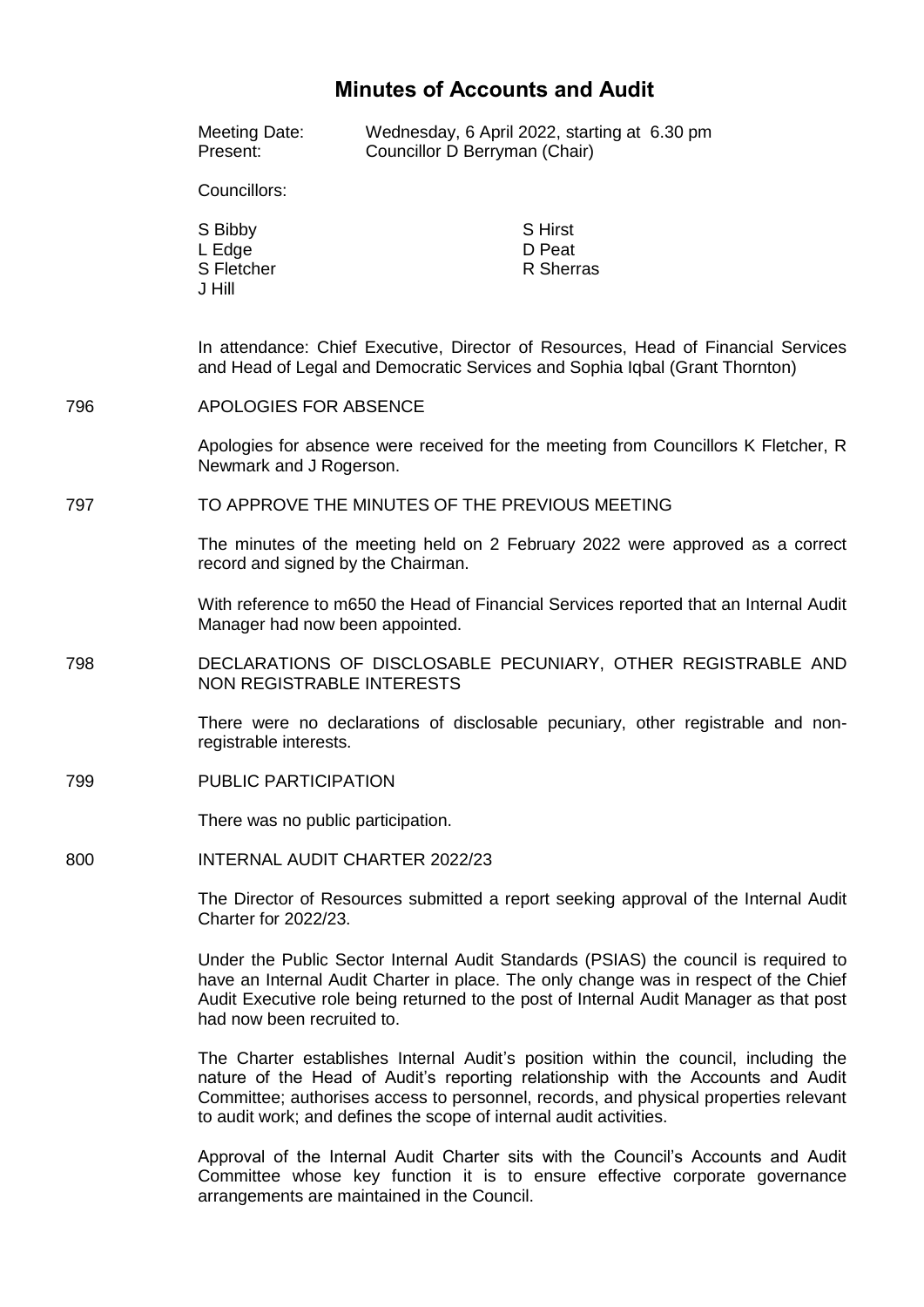RESOLVED THAT COMMITTEE:

Approve the Internal Audit Charter 2022/23 as outlined in the report.

801 REVIEW OF ACCOUNTING POLICIES 2021/22

The Director of Resources submitted a report seeking endorsement of the Accounting Policies to be used in producing the Financial Statements for the council for the 2021/22 financial year.

The Accounts and Audit (England) Regulations 2015 requires local authorities to prepare their annual financial statement of accounts in accordance with 'proper accounting practice'. These policies are the principals, bases, conventions, rules and practices applied by a local authority that specify how the effects of transactions and other events are to be reflected in its financial statements.

The report concluded that no major changes to The Code had been identified, so there were no material changes to the policies needed.

There had been an update to the delayed introduction of the new International Financial Reporting Standard (IFRS16) relating to leases. Whilst a further delay to its introduction was anticipated, there was much work being undertaken ready for its eventual introduction.

The policies reported may be subject to further changes should any be needed whilst the financial statements are being prepared. Such changes will be reported to committee with an explanation of the impact when the financial statements are presented to committee.

RESOLVED THAT COMMITTEE:

Endorse the use of the policies outlined in the report, subject to the need for any further changes identified as needed whilst the Statement of Accounts are produced.

802 REVIEW OF REPRESENTATION ON OUTSIDE BODIES

The Chief Executive submitted a report informing the committee of the recommendations of the working group regarding representation on outside bodies.

Committee were reminded that each year at the Annual Council, the council appoints or nominates many of its members as representatives on outside bodies. On 3 February 2022, Committee had established a working group to review the current list of outside bodies.

The report detailed the outside bodies for which it recommends:

- the Council no longer make nominations
- representation is amended
- the type of appointment should be amended

The report gave reasons for the above decisions.

The working group proposed that the remainder of the nominations continued to be made as per previous arrangements.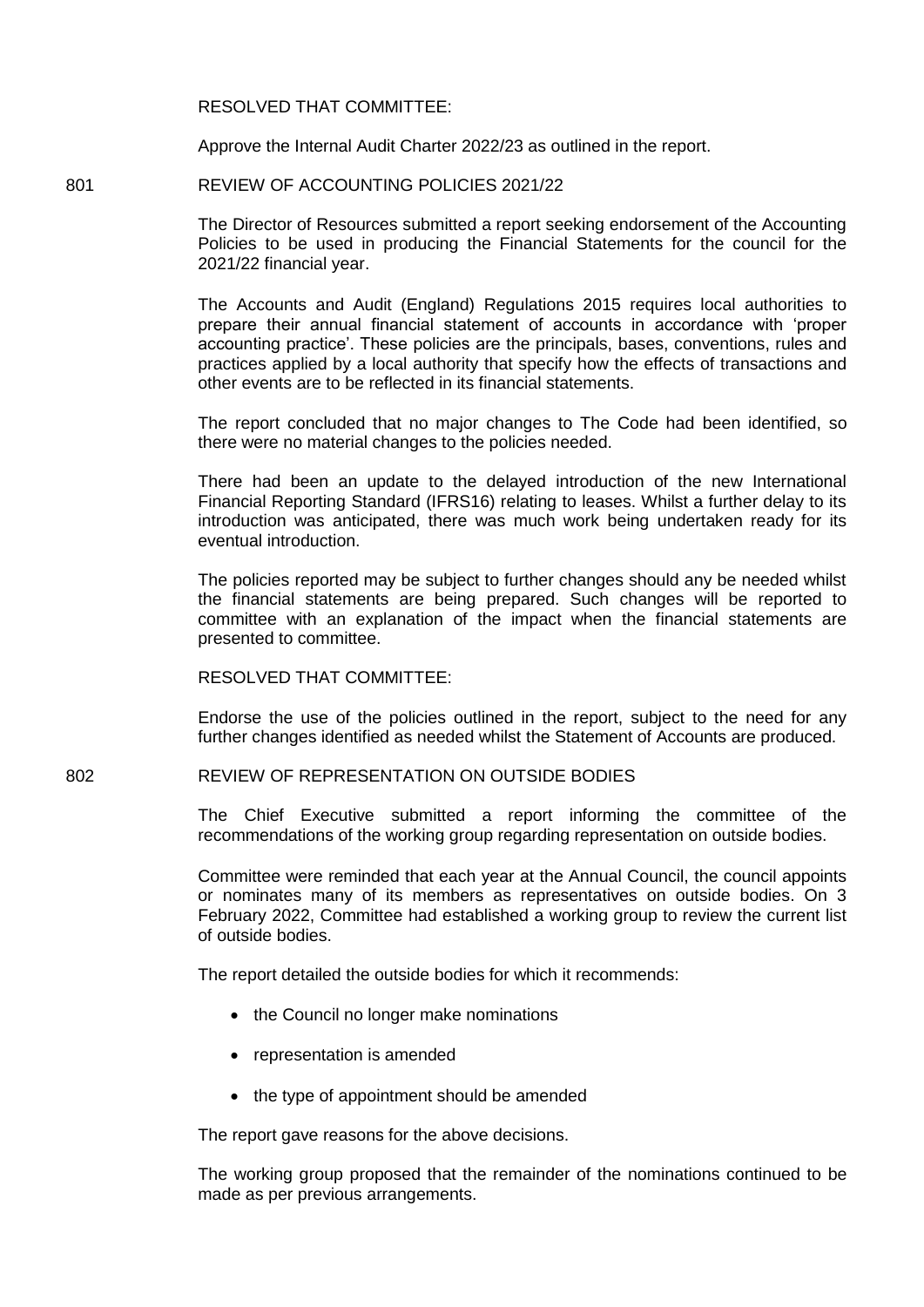Members discussed the representation on several of the outside bodies, particularly those that were appointed as Trustees.

The Head of Legal and Democratic Services informed committee that she had arranged for some training to be provided for members on 21 April 2022 that would address this issue.

\*\*\*RESOLVED: Approve the proposals as follows and recommend them to Council:

- 1. No longer make nominations to Children's Trust, East Lancashire Health & Wellbeing Partnership, Pendle Club, Environment Agency Liaison Committee, Clitheroe Royal Grammar School Foundation, and Carer's Link.
- 2. Police and Crime panel nomination to be taken off the outside body list as it is a statutory appointment.
- 3. Amend the representation on Salesbury & Copster Green Commons Management Committee (subject to a change to the constitution), Hanson Cement Liaison Committee, Tarmac Liaison Committee, and Ribble Valley Community Safety Partnership.
- 4. Amend the type of appointments from Trustee to observer on Ribble Valley Sports & Recreation, Citizen's Advice Bureau, and Hyndburn & Ribble Valley Council for Voluntary Services.

## 803 THE COUNCIL'S ASSET MANAGEMENT SYSTEMS

The Chief Executive submitted a report for information on the Council's corporate asset management procedures.

The report explained that the Council owns a substantial amount of land and assets throughout the borough. Legal Services therefore hold a large number of legal agreements, leases and licences relating to the Council's assets. Both new and old documents were in the process of being scanned and saved electronically enabling joined up access through the asset management system.

The current version of the software was outdated, and officers are investigating moving to a new cloud-based version of the software to further improve asset management. Officers are seeking confirmation of the costs so that a capital bid can be made in the next round of bids.

Councillor Sherras left the meeting (6.55pm)

804 ANNUAL AUDIT REPORT

Grant Thornton submitted for information the Annual Report on Ribble Valley Borough Council covering the period up to 31 March 2022.

The report summarised the Authority was operating in a continuing uncertain financial environment. Despite this uncertainty, and the challenges posed by COVID-19, the Authority had maintained a good financial position. The Authority had put forward a balanced budget for the next three years.

The audit had not identified any significant weaknesses in relation to financial stability, governance, and economy, efficiency, and effectiveness but a number of improvement recommendations had been made, details of which could be found in